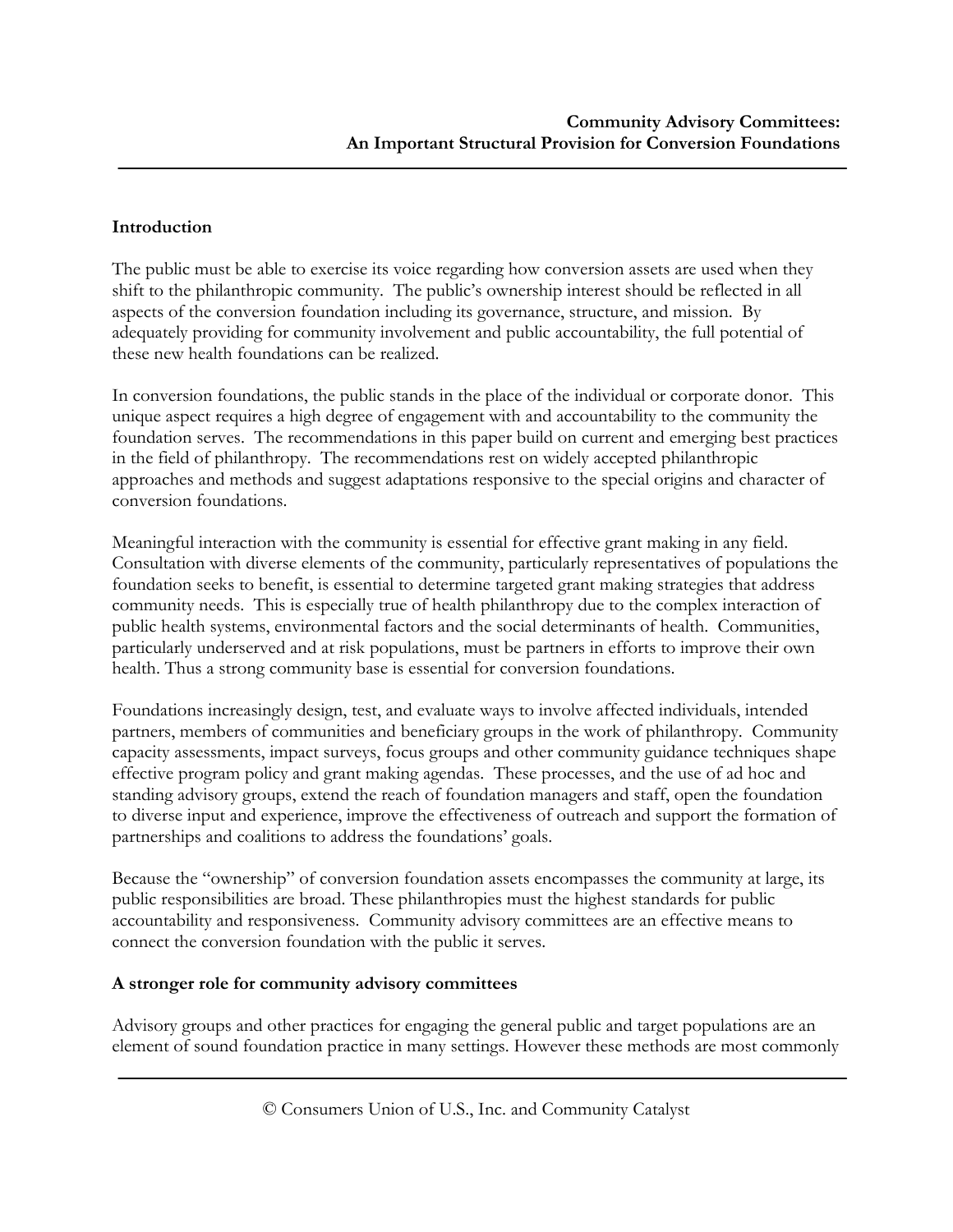used at the program operations level. Typically, advisory groups are convened at the initiative of foundation staff or management. When such structures are formalized in the governance documents of a foundation, they are permanent and do not depend for their authority on decisions of a particular board or executive.

To formalize the public advisory role in a conversion foundation, the by-laws should establish a permanent body representative of community interests. A community advisory committee should serve two purposes:

- 1. Nominations to ensure community representation on the board of directors that adequately represents and reflects the diversity of needs of the broader community, and
- 2. Accountability to assess and advise the board of directors on how effectively the foundation interacts with members of its community, particularly those who are underserved and others intended to benefit from the foundation's activities.

To these minimum and essential responsibilities a conversion foundation may elect to request additional input from its community advisory committee, or to involve it in direct programmatic functions.

# **The nominating function**

The community advisory committee should function as a permanent nominating committee to the foundation board. Foundation by-laws should require that that the board, as a whole, be representative of the diversity of the foundation's service area. Individually and collectively, directors should at least meet qualifications recommended by the Council on Foundations and additional board member qualifications may be established in the bylaws. In performing the critical role of creating a candidate "pool", the community advisory committee ensures that the board's member qualification and diversity goals are met. The foundation board makes the final selection of directors from that pool. A community advisory committee in this capacity does not limit the foundation board's authority, but assures a degree of openness and broader input into its leadership development.

## **Community accountability function**

The second function of the community advisory committee is to advise the board of directors on the adequacy of community engagement in planning, operations, grant making and assessment activities of the foundation.

The community advisory committee is not intended to  $\underline{be}$  the primary means of engaging the community. Rather it serves as a formal and informed resource body to review and assess the